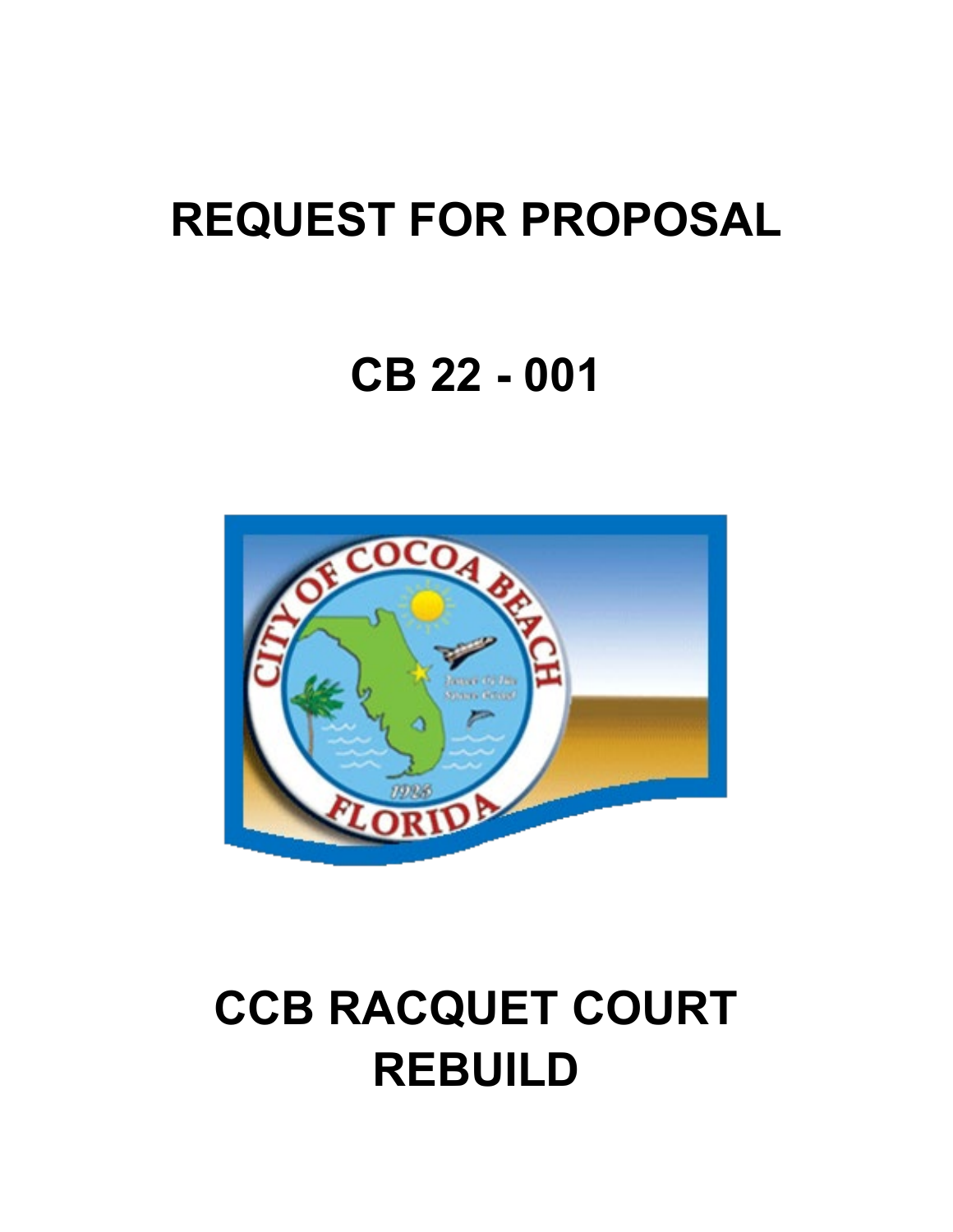# **TABLE OF CONTENTS**

# **Inclusion of Exhibits B & D in the response to this Proposal is mandatory**

**PAGE**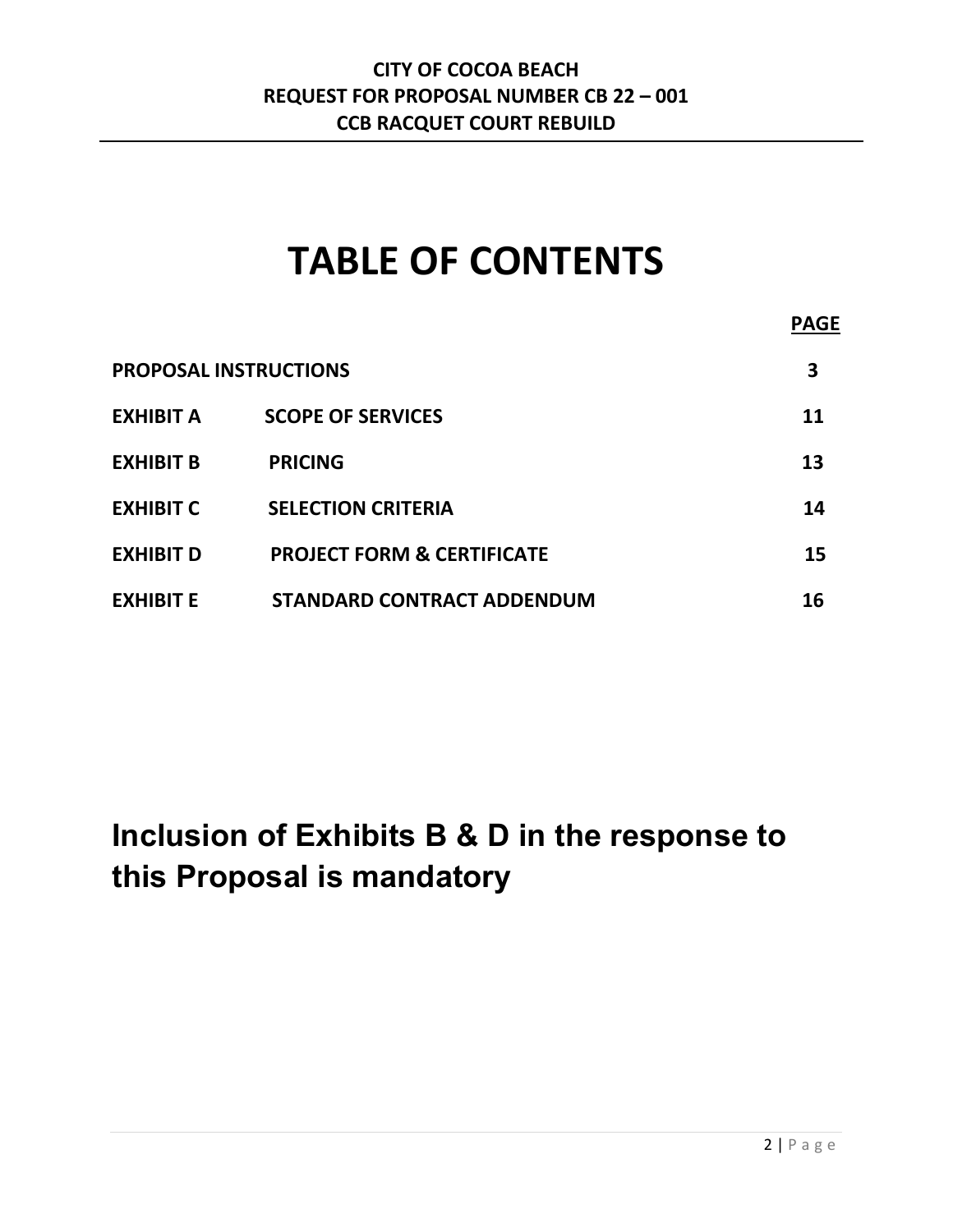The City of Cocoa Beach is issuing a Request for Proposal (RFP) for rebuilding four (4) asphalt tennis courts, installing four (4) pairs of net posts and nets, and installing two (2) aluminum shade shelters located at the Racquet Club of Cocoa Beach at 4600 Tom Warriner Blvd., Cocoa Beach, FL. Refer to Exhibit A (Scope of Services) for project details. The City reserves the right to accept or reject any and all proposals or any part of any proposal and to waive any informality concerning the proposals when such rejection or waiver is deemed to be in the best interest of the City of Cocoa Beach, and to engage in value engineering with the lowest responsive bidder. The requirements contained herein apply to all offers made to the City of Cocoa Beach by all prospective Proposers and include, but are not limited to, Request for Quotes, Request for Proposal and Invitation to Bid. As such, the words "bid" and "proposal" are interchangeable in reference to all offers submitted by prospective Proposers.

### **1. PROPOSAL INSTRUCTIONS**

The Proposer is directed to deliver sealed proposals to the City Clerk's office, City of Cocoa Beach, 2 South Orlando Avenue, Cocoa Beach, Florida, 32931 **until Friday, January 14, 2022 at 2:00 p.m.** local time. All proposals shall be confidential pursuant to Florida Statutes, Chapter 119, entitled Public Records, Paragraph 119.07. All Proposers and their representatives are invited to attend. **The Proposal must show the Proposer's name, bid number, bid name, time and date of the bid opening on the outside of the sealed bid package.** Delivery of the sealed proposals to the City Clerk's Office on or before the above date is solely and strictly the responsibility of the Proposer. **Late proposals will be returned unopened to the Proposer**. The City Manager or designee will be the official authority for determining late bids. The City reserves the right to waive any irregularity or informality in the bids received, to determine, in its sole discretion, whether or not the informality is minor, to reject or accept any or all bids and to select the winner based on criteria which serves the best interests of the City of Cocoa Beach.

- A. It is the Proposer's responsibility to read and understand the requirements of this solicitation of proposal. Proposers are required to state exactly what they intend to furnish to the City via this solicitation and must indicate any variances to the terms, conditions and specifications of this proposal, no matter how slight. If variations are not stated in the proposal, it shall be construed that the proposal fully complies with all conditions identified in this proposal. The Proposer shall submit **one (1) ORIGINAL and four (4) copies** of the proposal, with a flash/jump drive containing **one file in PDF format of the hard copy of the proposal exactly as submitted.** The ORIGINAL proposal must be manually and duly signed in ink by a Corporate Officer, Principal, or Partner with the authority to bind the bidding company or firm by his/her signature. All quotations must be typewritten or filled in with pen and ink. The Proposer must initial proposals having erasures or corrections in ink.
- B. All prices, terms and conditions quoted in the submitted bid will be firm for acceptance for ninety (90) days from the date of the bid opening unless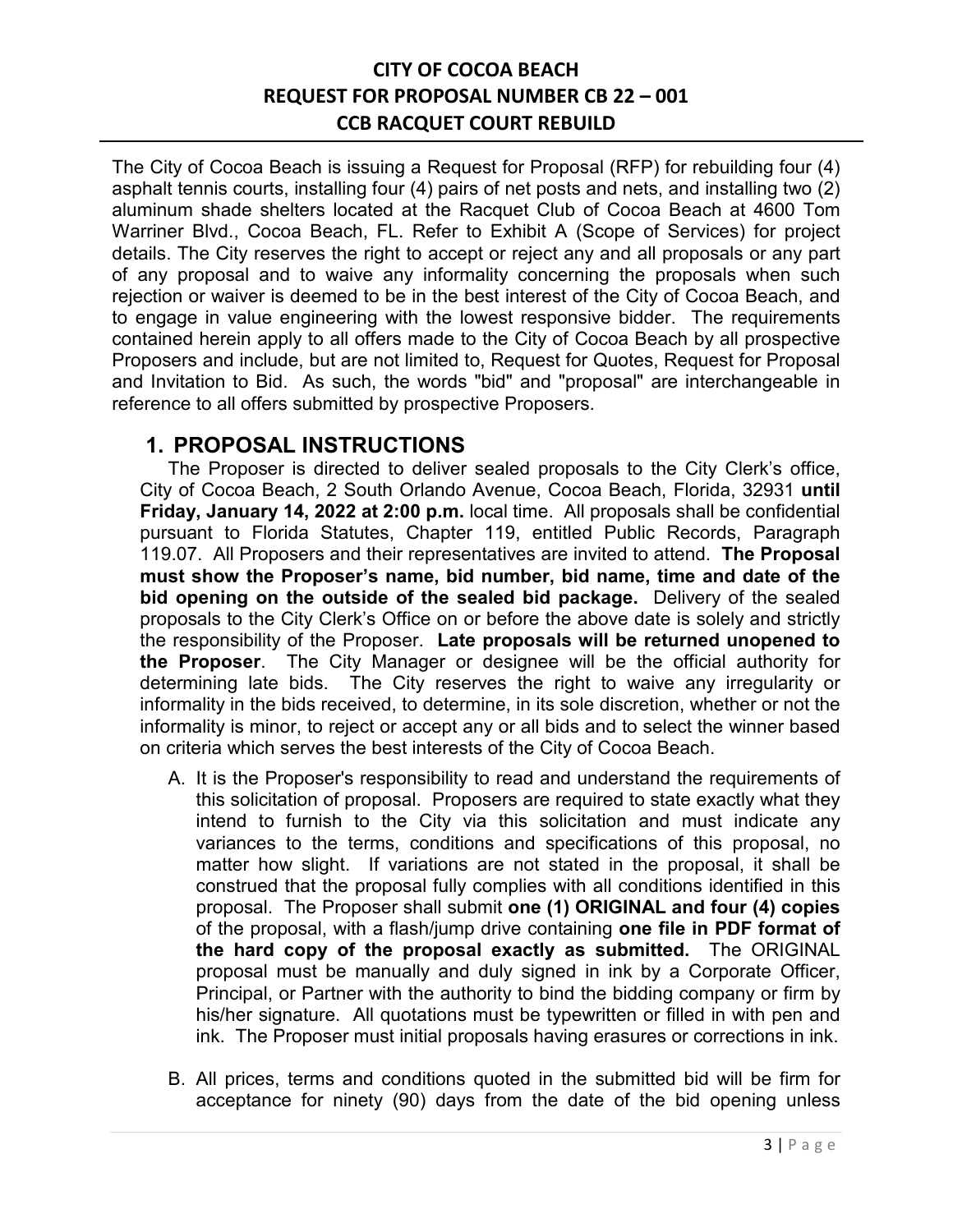otherwise stated by the City.

C. Should any interested Proposer find any part of the specifications, terms, and conditions to be discrepant, incomplete, or questionable in any respect, it shall be the responsibility of the concerned Proposer to call such matters to the attention of the City immediately upon receipt of the Request for Proposal.

### **2. PROPOSAL SUBMISSIONS**

All proposals must be presented in an organized fashion. All corrections to the proposals must be initialed. The Proposer's name shall appear on each page of the proposal. All proposals shall contain a table of contents. Each lettered item below should be a separate section of the submittal. Please submit all information as outlined below. Failure to submit all information may result in a lowered evaluation score. The City at its discretion may reject proposals that are substantially incomplete or lack key information. Submittals shall be limited to forty (40) pages. The page count excludes the cover, proposal form and certification, introduction (cover letter), table of contents and Section dividers. The Proposals shall be concise and straightforward in describing the Proposer's experience and capabilities. Emphasis should be placed on completeness and clarity. In your proposal, please provide responses to the following:

- A. **Proposal Form and Certification**: Complete the form enclosed as Exhibit D and return in the submittal immediately following the cover page and before the cover letter. Proposals without the manual signature of an authorized agent of the Proposer shall be deemed non-responsive and ineligible for award.
- B. **Introduction:** This section will contain a cover letter no longer than two (2) pages, signed by an authorized representative of the Proposer.
- **C. Table of Contents**
- D. **Firm/Proposer Information:** Briefly describe the Proposer's organization and philosophy and, in addition, include the following information:
	- 1. Experience record showing the bidder's training and experience in similar work.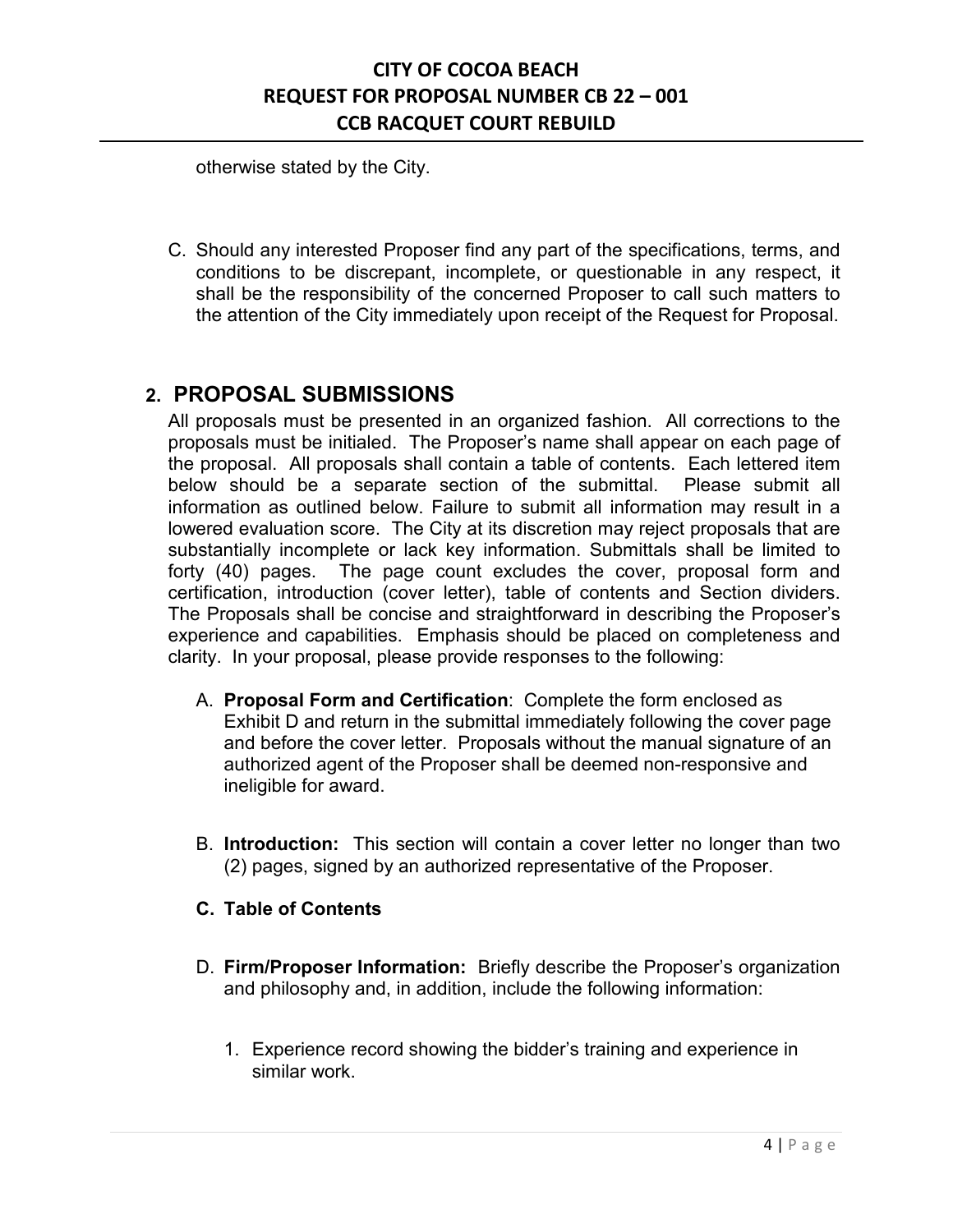- 2. List of similar projects completed with location, dates of contracts, and references. The projects shall include at least one engagement that is similar in size and work to the requirements specified herein. Specifically identify any similar projects within a coastal community. The references shall include the name, title, address, and phone number of the contact individual. Past performance with the City of Cocoa Beach will be considered.
- 3. Identify the Project Team and a list of personnel to be assigned to this project with resumes stating qualifications and experience with similar projects.
- E. **Proposal Approach:** State the Proposer's understanding of the Scope of Services as outlined in Exhibit A and the Proposer's recommended methodology to fulfill the project goal(s).
- F. **Work Product, Schedule and Fees:** This section shall include information regarding the anticipated type and date of deliverables necessary to meet the Proposal Approach presented by the Proposer. The fees proposed shall include all charges that may be anticipated in fulfilling the terms of this contract.

### **3. SCHEDULE OF EVENTS**

The Schedule as listed below is the City's intended course of action for this project. The City will follow the schedule to the extent possible; however, the City reserves the right to change both the sequence and timing if deemed necessary.

### **\*\*PROJECT NOT SLATED TO BEGIN BEFORE MAY 16TH 2022**

| Sunday, December 05, 2021 | <b>Advertise Proposal</b>                  |
|---------------------------|--------------------------------------------|
| Friday, December 17, 2021 | Non - Mandatory Pre-Bid Meeting            |
| Friday, December 30, 2021 | Deadline for Written Questions             |
| Friday, January 14, 2022  | Deadline for Submission/Public Bid Opening |
| Friday, January 28, 2022  | <b>Bid Award</b>                           |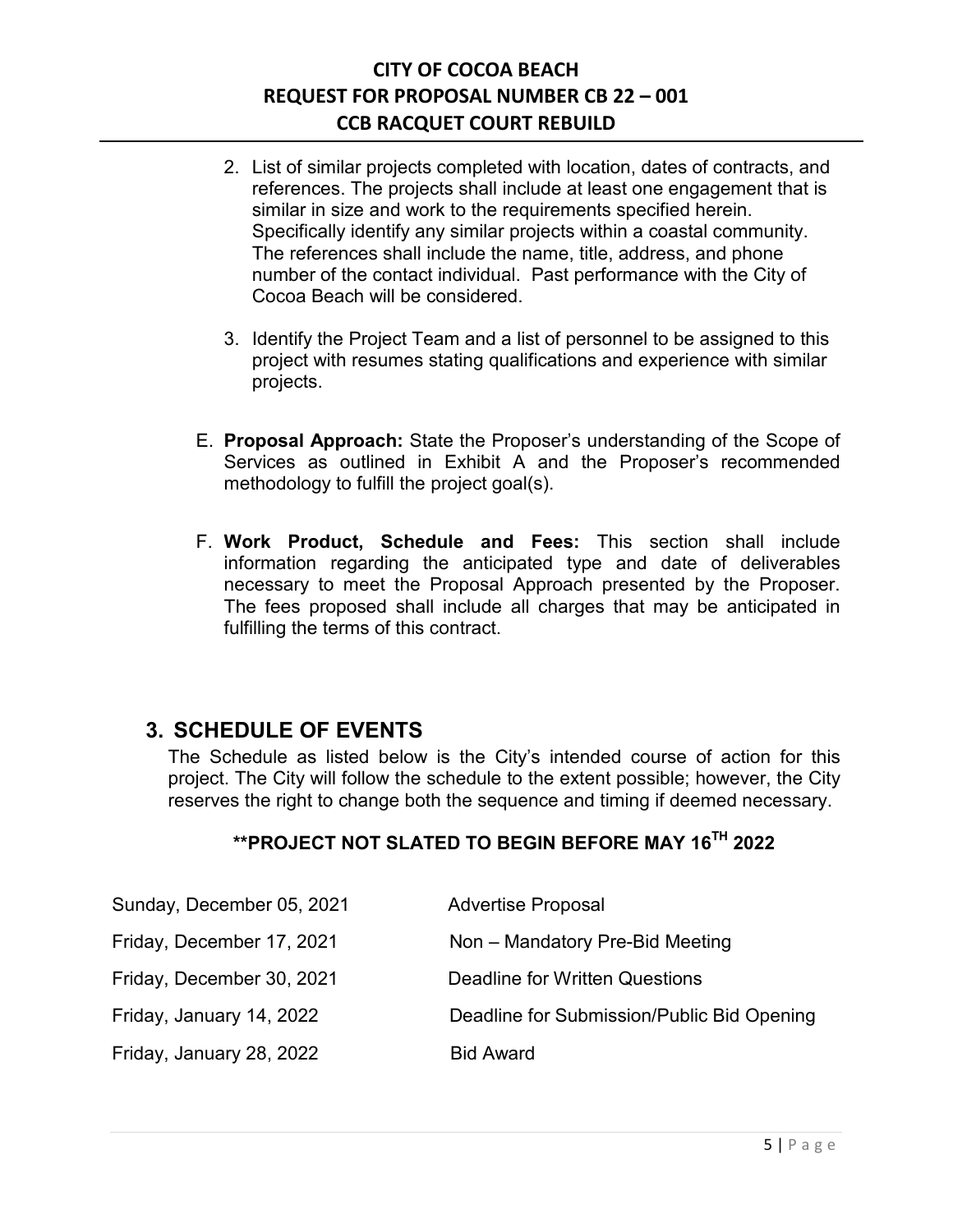### **4. NON – MANDATORY PRE-BID MEETING**

A non - mandatory pre-bid conference will be held on Friday, December 17, 2021 at 10:00 a.m. in the Public Works Facility Conference Room at 1600 Minuteman CSWY., Cocoa Beach FL 32931. This Pre-Proposal meeting will allow all Proposers the opportunity to bring forward any questions concerning this proposal. All interested parties are encouraged to attend.

### **5. PUBLIC BID OPENING**

- **A.** All bids will be publicly opened immediately following the deadline for submission of the proposals. The purpose of the public bid opening is for an acknowledgement of bids received. No award will be made or implied at this time. Bid documents will not be reviewed or evaluated at the bid opening. No discussion of any nature concerning the bid will be held at this time. A copy of the bid opening form will be posted to City's website after opening.
- **B.** A review committee utilizing the Selection Criteria presented in **Exhibit C** will conduct a review of the Proposals and recommend selection of the most qualified Proposal. The selected Proposals and Proposer(s) will be ranked and may be presented to the City Commission for final selection. The City Commission retains the right to accept or reject the recommendations of the review committee and select a qualified firm which, at the sole discretion of the City Commission, is determined to be the best-qualified Proposer(s) to serve the interest of the City.

### **6. CONTRACT AGREEMENTS**

The City anticipates entering into a contract with the Proposer who submits the proposal judged by the City to be in the best interest of the City. The City anticipates awarding one contract but reserves the right to award more than one if in its best interest. This invitation for bid does not constitute an offer or a contract with the Proposer.

A contract shall not exist until approved by the appropriate levels of authority in the City and properly executed. The Invitation to Bid shall be included in and be made a part of the final award. Enrollment in e-payables program is mandatory.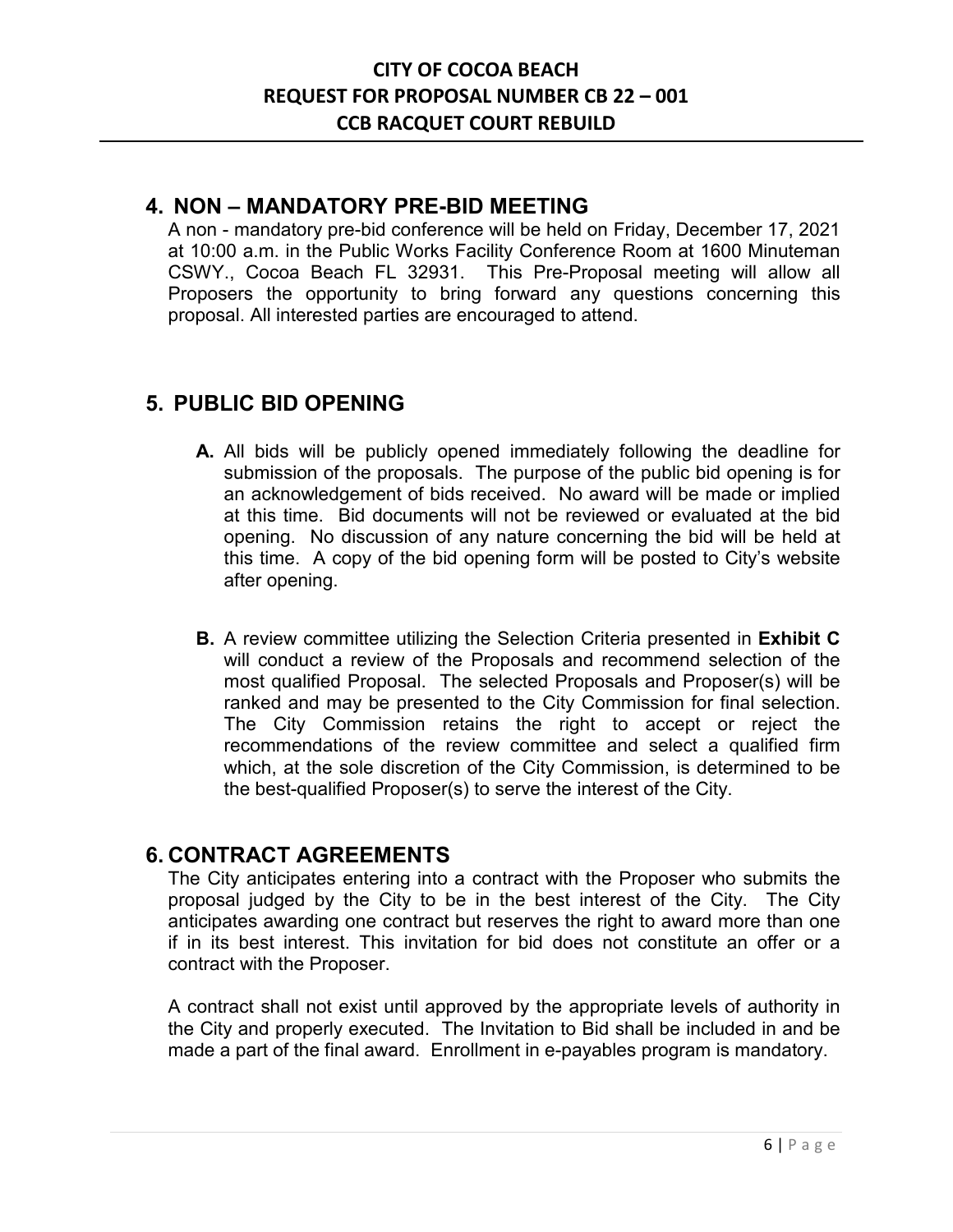### **7. CLARIFICATIONS OF THE PROPOSAL**

The Proposer shall examine all bid documents and shall judge all matters relating to the adequacy and accuracy of such documents. **Any inquiries, suggestions or requests concerning clarification or solicitation for additional information shall be submitted to the City in accordance with paragraph # 15 below.** Written or oral responses, as deemed appropriate, will be provided by the Chief Financial Officer's office. The City shall not be responsible for interpretations given by any other City employee or representatives.

### **8. WITHDRAWL OF PROPOSAL**

Any Proposer may withdraw their bid prior to the indicated opening time. The request for withdrawal must be submitted in writing to the Chief Financial Officer's office. After the deadline, proposals become a record of the City and will not be returned to the Proposer.

### **9. PROPOSAL PREPARATION EXPENSE**

The Proposer preparing a bid in response to this proposal shall bear all expenses associated with its preparation. The Proposer shall prepare a bid with the understanding that no claim for reimbursement shall be submitted to the City for the expense of bid preparation and/or presentation

### **10. QUALIFICATIONS OF BIDDERS**

This bid shall be awarded only to a responsible bidder, qualified to provide the work specified and who can produce evidence that they have established a satisfactory record of performance for a reasonable period of time; and have sufficient financial support, equipment and organization to ensure that they can satisfactorily execute the services if awarded a contract under the terms and conditions stated herein.

### **11. PERFORMANCE**

Failure on the part of the Proposer to comply with the conditions, terms, specifications and requirement of the bid shall be just cause for the cancellation of the bid award.

### **12. BID BOND, PERFORMANCE BOND, AND PAYMENT BOND**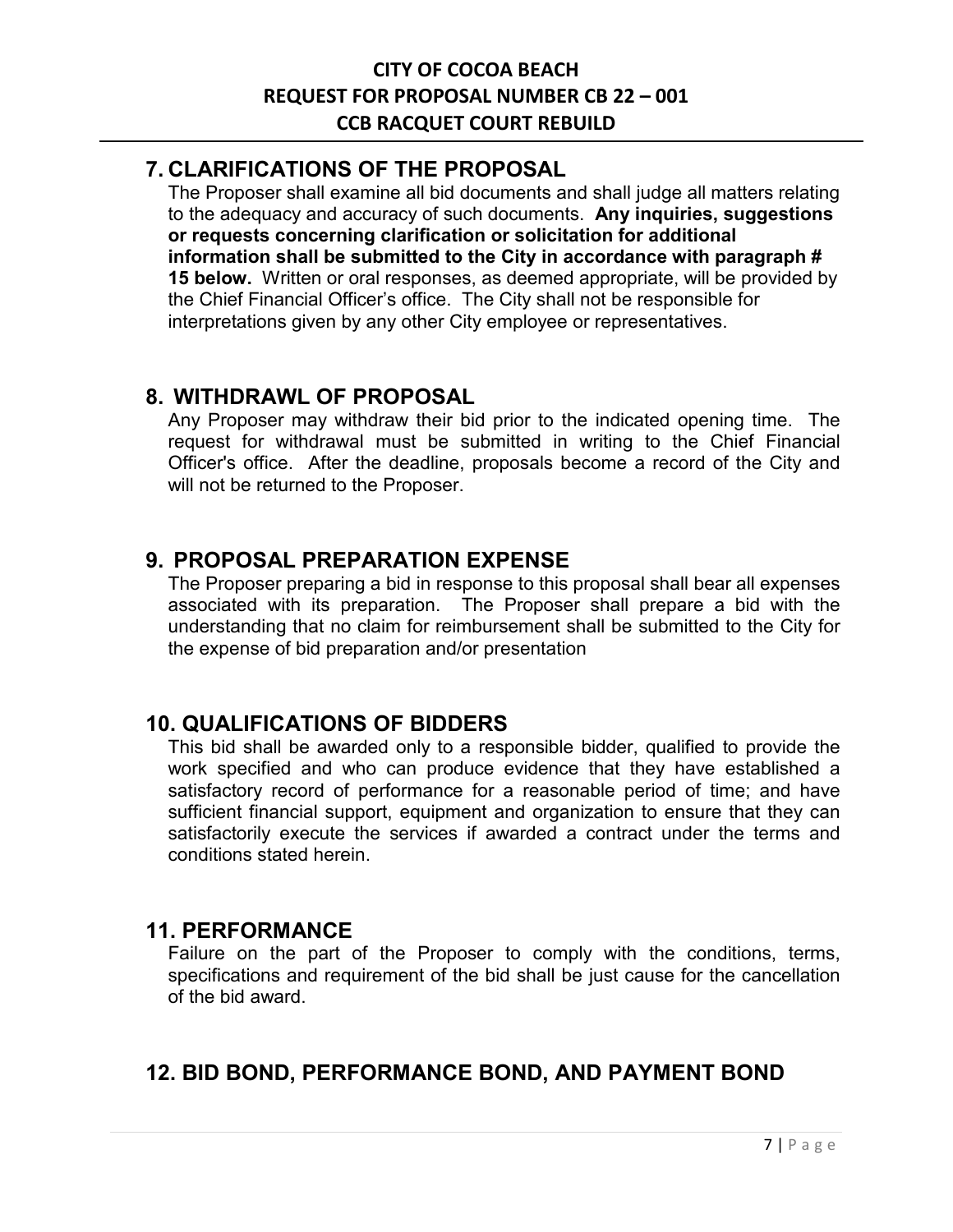No Bid Bond is required. Performance bond pursuant to 255.05, FL. Stat. in the amount of the total bid shall be required.

### **13. COLLUSION**

By affixing its signature to this proposal, the Proposer certifies that its proposal is made without any previous understanding, agreement, or connection with either any previous firms or corporations offering a Bid for the same items, or with the City. The Proposer also certifies that its bid is in all respects fair and without outside control, collusion, fraud, or otherwise illegal action.

### **14. COPYRIGHT OR PATENT RIGHTS**

The Proposer warrants that there has been no violation of copyright or patent rights in manufacturing, producing or selling the goods shipped or ordered as a result of this bid. The seller agrees to hold the City harmless for all liability, loss or expense occasioned by any such violation.

### **15. DRUG FREE WORKPLACE**

In accordance with Florida Statutes, §287.087, preference will be given to businesses with drug free workplace programs; whenever bids are similar in all other respects, and, when a Drug Free Workplace Certification is submitted with the bid.

### **16. PROJECT COORDINATORS**

The project coordinators and designated liaisons for the RFP are:

| <b>Scott Maxim, Building Maintenance Supervisor</b> | Phone $321 - 868 - 3315$ |
|-----------------------------------------------------|--------------------------|
| Email: scott.maxim@cityofcocoabeach.com             |                          |
| Wayne Carragino, Project Manager                    | Phone 321 - 868 - 3215   |
| Email: wcarragino@cityofcocoabeach.com              |                          |

The City will not respond to oral inquiries. Proposers may submit written, (e-mailed or faxed) inquiries regarding this RFP to the project coordinator.

The City will record its responses to inquiries and any supplemental instructions in the form of written addenda. All written addenda will be issued through the City's website at [www.cityofcocoabeach.com.](http://www.cityofcocoabeach.com/) It shall be the responsibility of the Proposer, prior to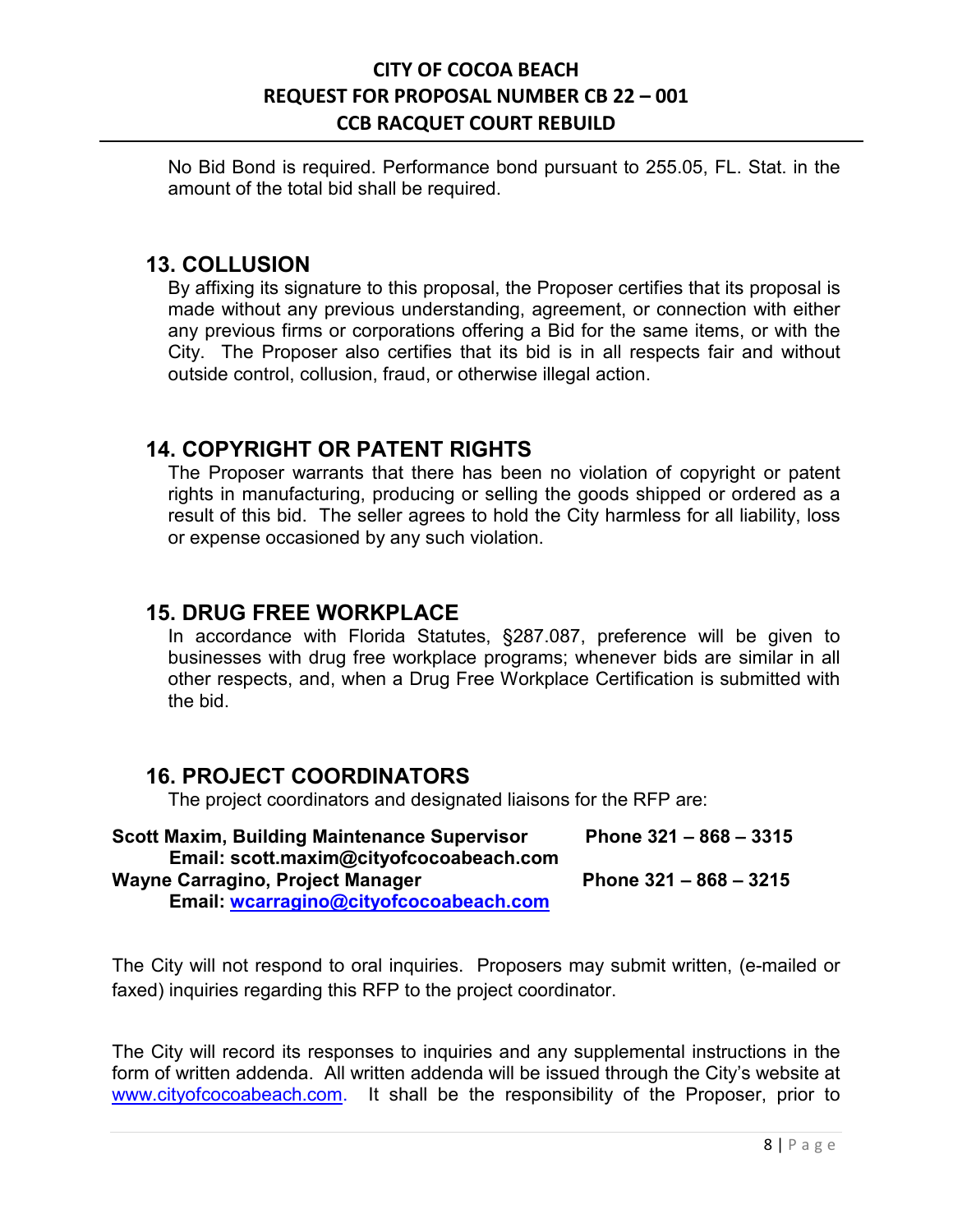submitting their proposal, to determine if addenda were issued, acknowledging same, and incorporating them into their proposal.

### **17. CONTACT PROHIBITION**

All prospective proposers are hereby instructed NOT to contact any member of the City of Cocoa Beach Commission, City Manager, City Clerk, City Attorney or other City of Cocoa Beach staff member other than the Project Coordinator identified in this Solicitation, or their designated Procurement staff member, regarding this solicitation package, or their submittal package, City's Intent to Award, or City's Intent to Reject (if applicable) at any time prior to the FORMAL AWARD for this project. Any such contact shall be cause for rejection of your submittal.

### **18.PUBLIC ENTITY CRIME INFORMATION STATEMENT**

A person or affiliate who has been placed on the convicted vendor list following a conviction for a public entity crime may not submit a bid on a contract to provide any goods or services to a public entity, may not submit a bid on a contract with a public entity for the construction or repair of a public building or public work, may not submit bids on leases of real property to a public entity, may not be awarded or perform work as a contractor, supplier, subcontractor, or consultant under a contract with any public entity, and may not transact business with any public entity in excess of the threshold amount provided in Section 287.017 for CATEGORY TWO (\$15,000.00) for a period of 36 months from the date of being placed on the convicted vendor list.

### **19. DISCLOSURE AND OWNERSHIP OF DOCUMENTS STATEMENT**

The Proposer must agree to the following regarding disclosure and ownership of documents:

- A. **Public Record.** The submitted Proposal and any record, document, computerized information and program, audio or video tape, photograph, other writing, or other record of the selected Proposer(s) related, directly or indirectly, to the work identified in the proposal, or any task necessary to complete the final work product shall be deemed to be a public record whether in the possession or control of the City or the selected Proposer(s). Said public record of the Proposer(s) is subject to the provisions of Chapter 119, Florida Statutes, and may not be destroyed without the specific written approval of the City Clerk. Upon request by the City, the selected Proposer(s) shall supply copies of said records to the City.
- B. **Reuse of Documents.** The City for any reason or purpose may reuse all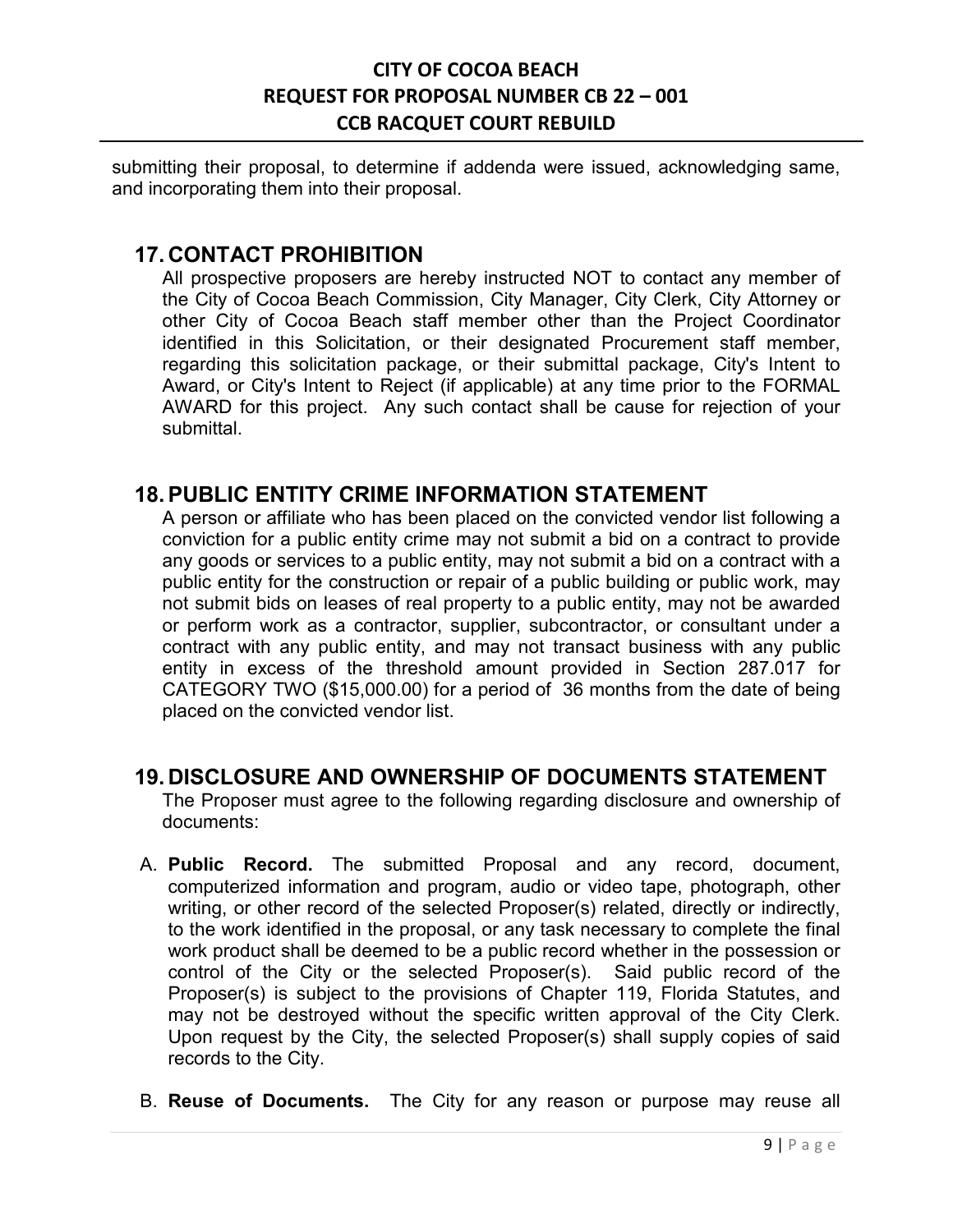documents or public records prepared by the selected Proposer(s) at any time.

C. **Ownership of Documents.** Upon payment of fees due to the selected Proposer(s), as agreed in the final Contract, all drawings, recommendations, documents, writing, schedule or otherwise, prepared by the selected Proposer(s) in the performance of the scope of work shall be the sole property of the City. The selected Proposer(s) agrees to waive all rights of copyright in said drawings, recommendations, documents, writing, schedule or other instrument produced by the selected Proposer(s) in the performance of the tasks necessary to complete the scope of work.

### **20. INSURANCE REQUIREMENTS**

Insurance Requirements are as follows:

The following are required applicable types and minimum limits of insurance coverage that the Contractor agrees to maintain during the term of this Contract:

Professional Liability  $$ 1,000,000$ General Liability  $$2,000,000$ Worker's Compensation **Statutory** Auto Liability **\$300,000** per incident

### **COVERAGE MINIMUM LIMITS**

### **21. E-VERIFY REQUIREMENTS**

Contractor/Proposer/Bidder acknowledges and agrees to utilize the U.S. Department of Homeland Security's E-Verify System to verify the employment eligibility of:

- a) all persons employed by Contractor/Proposer/Bidder to perform employment duties within Florida during the term of the Contract, and,
- b) all persons (including subcontractors/vendors) assigned by Contractor/Proposer/Bidder to perform work pursuant to the Contract.

The Contractor/Proposer/Bidder acknowledges and agrees that use of the U.S. Department of Homeland Security's E-Verify System during the term of the Contract is a condition of the Contract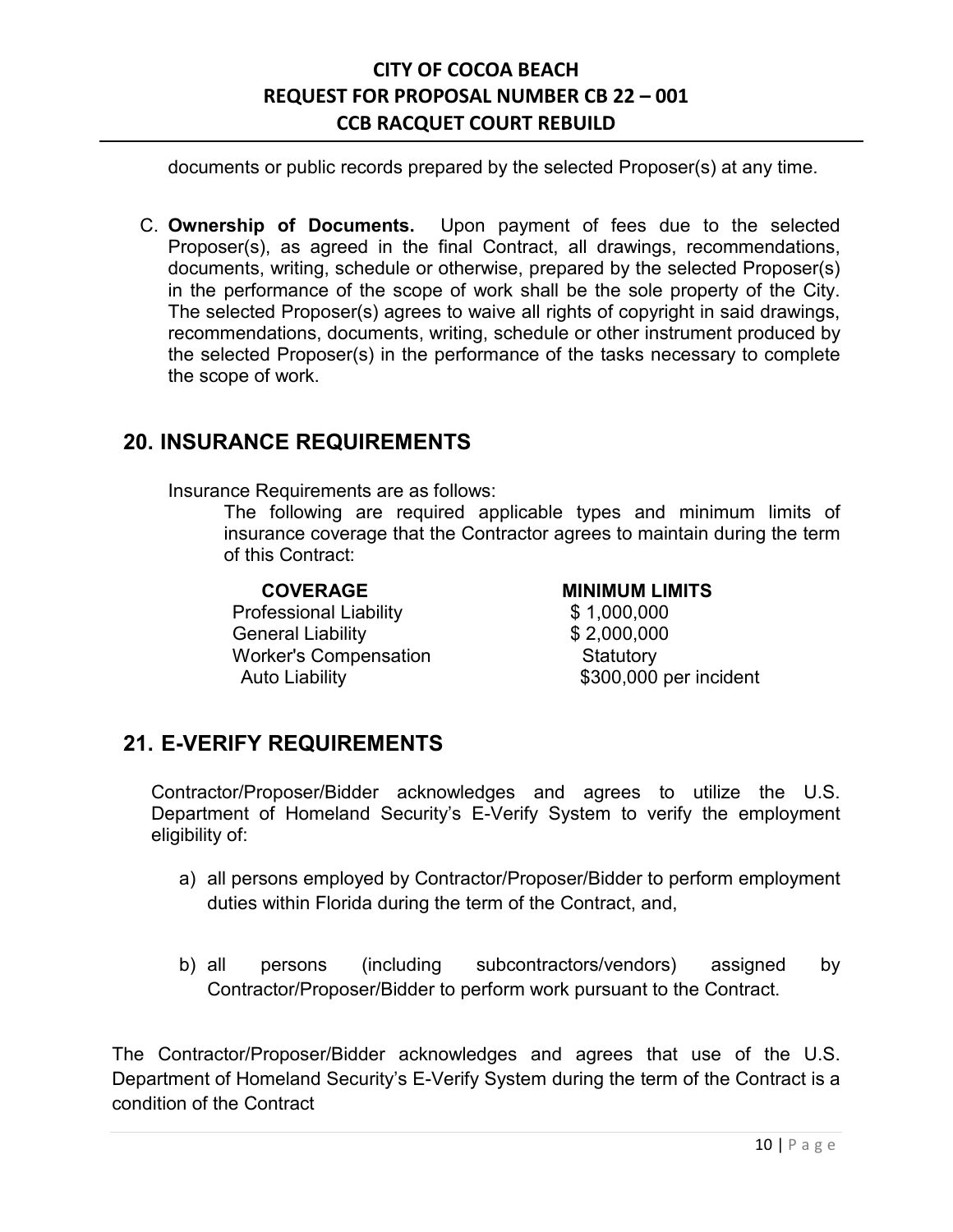# **EXHIBIT A SCOPE OF SERVICES RFP CB 22 – 001**

## **\*\*PROJECT NOT SLATED TO BEGIN BEFORE MAY16TH 2022**

### **Background Information**

The city of Cocoa Beach is requesting qualified firms to submit proposals for the purpose of: **Rebuilding four (4) asphalt tennis courts, Installing four (4) sets of tennis court net posts and nets, and installing two (2) aluminum shade shelters located at 4600 Tom Warriner Blvd. at the Racquet Club of Cocoa Beach.** The scope of services and required deliverables are outlined below.

### **Proposal**

The proposal should at a minimum address the following:

Contractor to supply all labor, materials and permitting for the following:

- 1. Rebuild four (4) asphalt tennis courts, measuring 208' x 120'
- 2. Remove 485 linear feet of 10' tall fencing and store for re-installation (reinstallation also to be done by contractor) after paving is completed. Chain link is to be cut and knuckled to new elevation.
- 3. Remove asphalt, cut out visible roots, re-grade and add rock as needed to existing base, and pave with 1-1/2" VIRGIN Type S-3 hot mix asphalt
- 4. Install four (4) pairs of net post footers with PVC sleeves and new center anchors
- 5. Furnish and install two (2) 8'x14' aluminum shade shelters set in four (4) cylindrical footers. (Footers to be set below the new asphalt grade and patched)
- 6. Pressure clean and fine patch surface after up to a 45 day cure time
- 7. Apply a four (4) coat acrylic color system, two (2) coats of Laykold Acrylic Resurfacer, and two (2) coats of Tropicoat acrylic court paint and playing lines to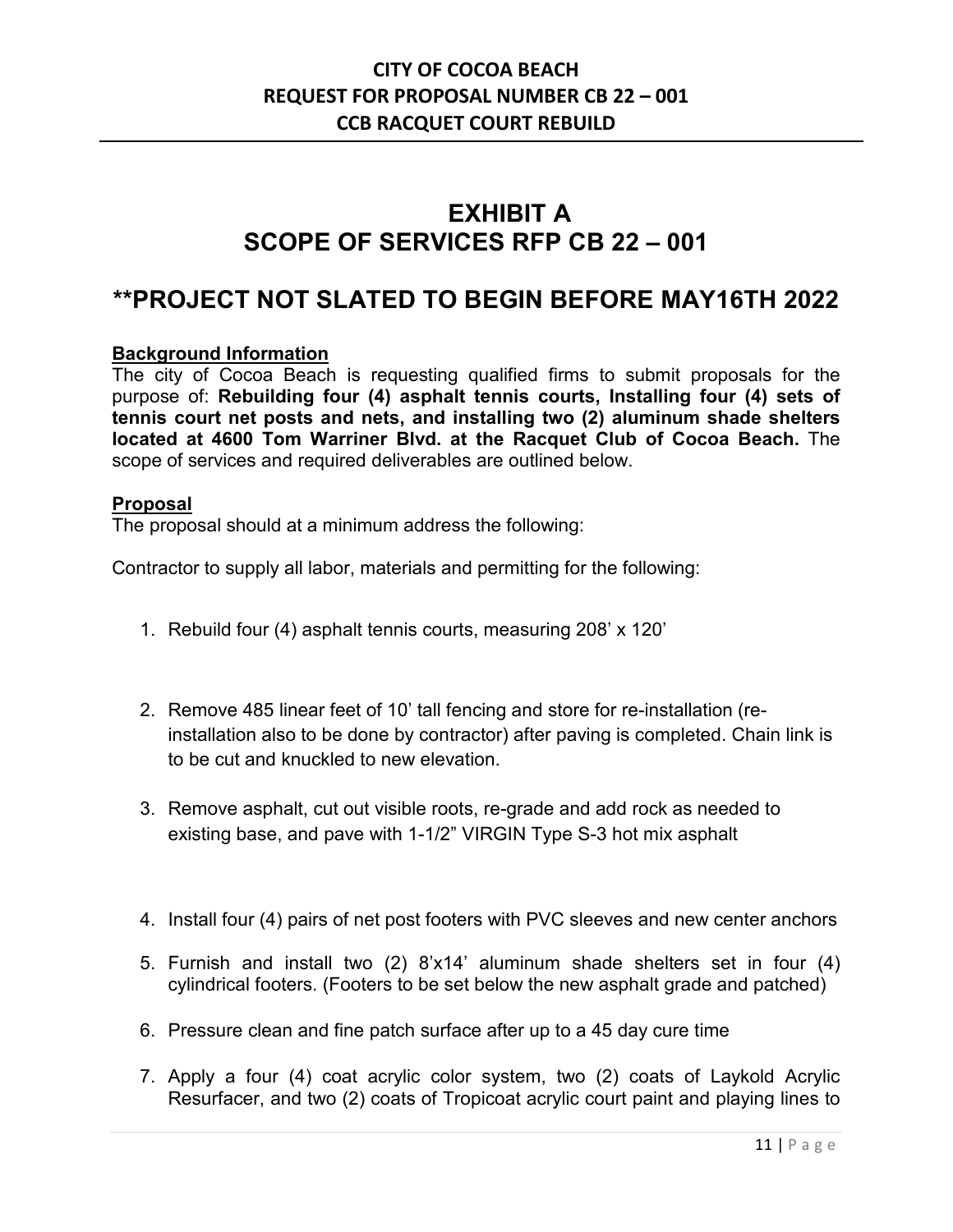USTA specifications.

- 8. Apply four (4) sets of blended tennis court lines for 60' tennis
- 9. Apply an additional coat of acrylic resurfacer and a fiberglass membrane over entire asphalt surface
- 10.Install four (4) pairs of NeverRust all-aluminum external wind net posts and Six Star II nets with center straps, and anchor mates with locking bands

**\*\*Note to Bidders: The rest of the racquet club will remain open to the public during all phases of construction. Successful bidder must accommodate the visiting public and maintain a safe and secure construction site.**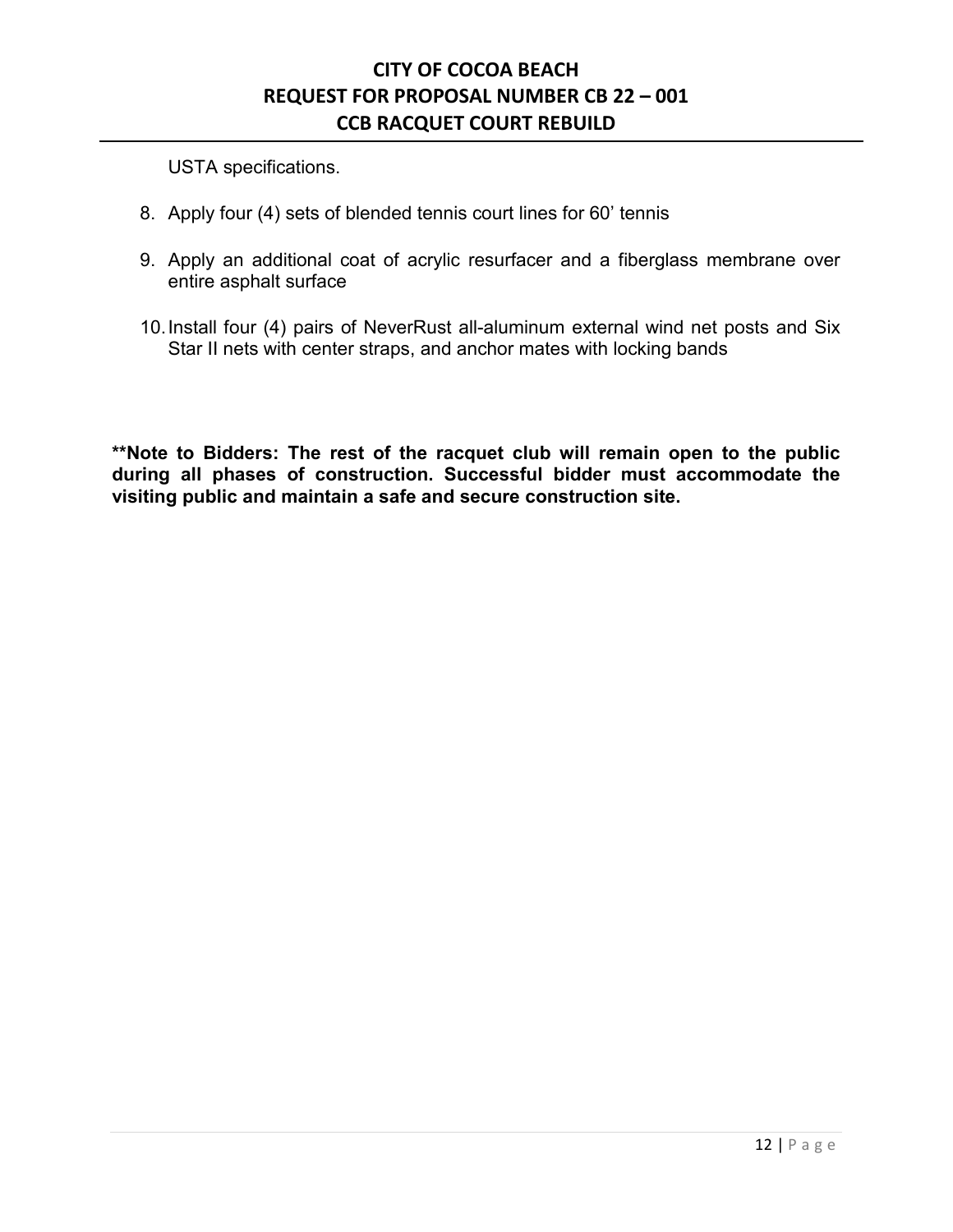## **EXHIBIT B**

## **PRICING RFP CB 22 – 001**

Payment shall be made on a draw basis, based on work completed (to be determined at pre-construction meeting). The City reserves the right to request that the contractor accept payments by credit card.

### **CCB RACQUET CLUB COURT REBUILD**

### **LUMP SUM PRICE**

### **\$ DOLLARS WORDS**

The above lump sum prices shall be inclusive of all labor, equipment, tools, etc., including sales tax and all other applicable taxes and fees.

The City reserves the right to accept or reject any item listed in the "Schedule of Unit Prices".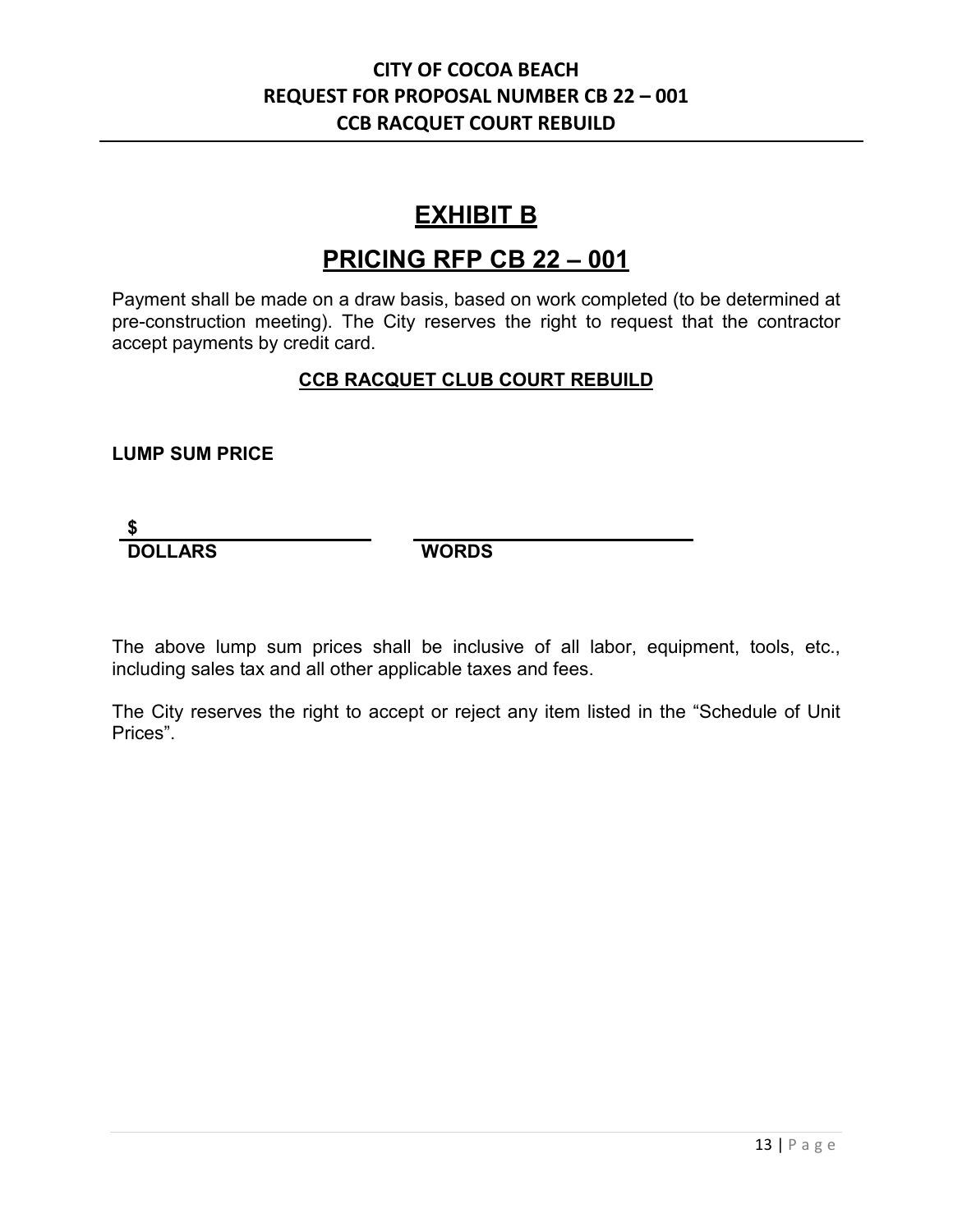# **EXHIBIT C**

# **SELECTION CRITERIA - RFP CB 22 - 001**

|           | <b>SELECTION CRITERIA</b>                                                                                                                                                                                                                | <b>MAXIMUM</b><br><b>POINTS</b> | <b>ASSIGNED</b><br><b>POINTS</b> |
|-----------|------------------------------------------------------------------------------------------------------------------------------------------------------------------------------------------------------------------------------------------|---------------------------------|----------------------------------|
|           | 1. Project Approach<br>Compliance with & understanding of the Scope of<br><b>Services</b>                                                                                                                                                | 20                              |                                  |
| $\bullet$ | Methodology recommended                                                                                                                                                                                                                  | 15                              |                                  |
| $\bullet$ | Evaluation of sample products                                                                                                                                                                                                            | 5                               |                                  |
|           | <b>Subtotal</b>                                                                                                                                                                                                                          | 40                              |                                  |
|           | 2. Qualifications<br>Οf<br><b>Bidder</b><br>Experience record showing the bidder's training                                                                                                                                              | 20                              |                                  |
|           | and experience in similar work<br>List of similar projects completed with location,<br>dates of contracts, and references. The projects<br>shall include at least one engagement that is<br>similar in size and work to the requirements |                                 |                                  |
|           | specified herein. The references shall include the<br>name, title, address, and phone number of the<br>contact individual. Past performance with the City<br>of Cocoa Beach will be considered                                           | 5                               |                                  |
|           | List of personnel to be assigned to this project with<br>resumes stating qualifications and experience with<br>similar projects                                                                                                          | 5                               |                                  |
|           | <b>Subtotal</b>                                                                                                                                                                                                                          | 30                              |                                  |
|           | 3. Completeness of response to the request for<br>proposal as set forth herein                                                                                                                                                           | 15                              |                                  |
|           | 4. Work Product, Schedule and Fees                                                                                                                                                                                                       | 15                              |                                  |
|           |                                                                                                                                                                                                                                          | 100                             |                                  |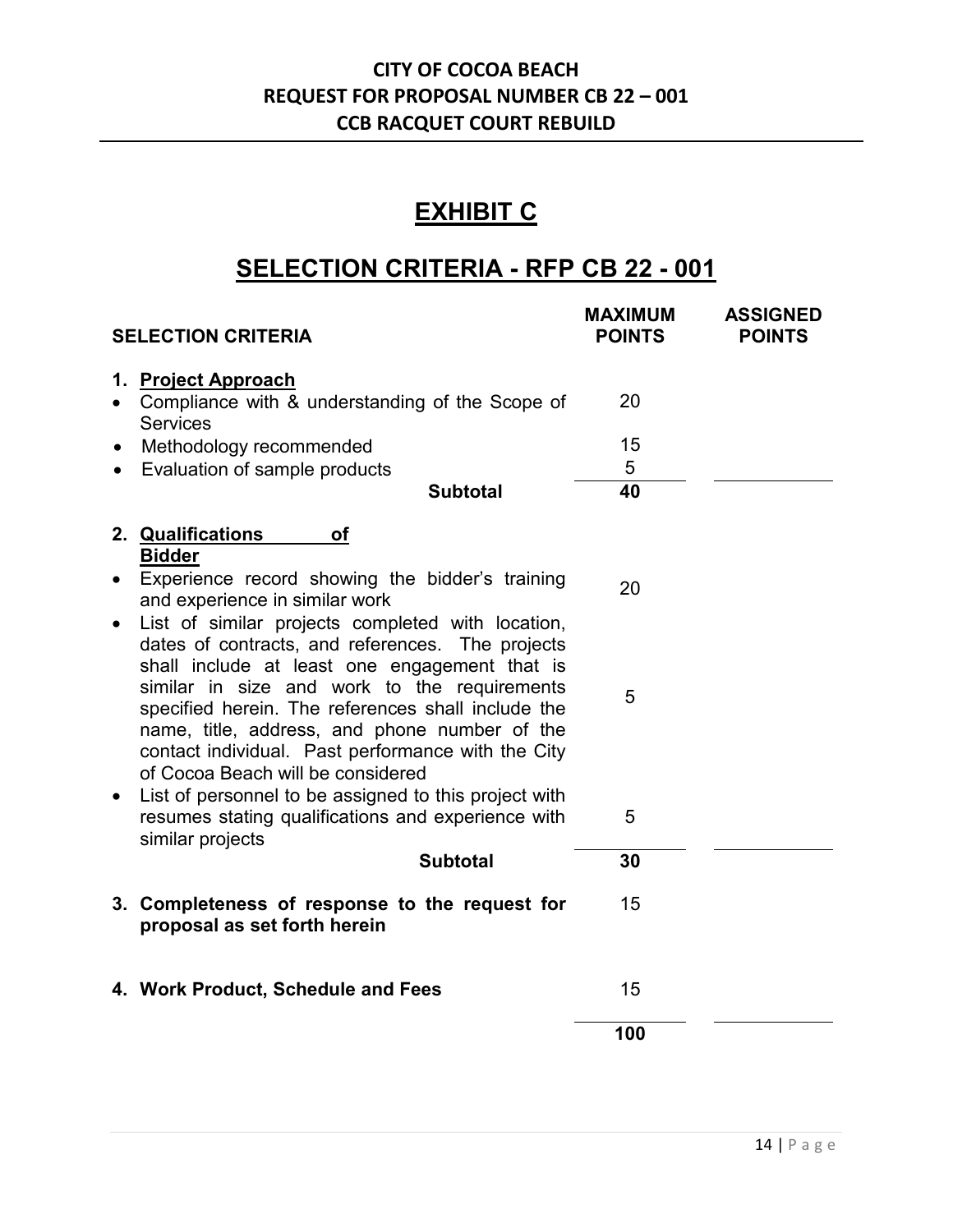### **EXHIBIT D PROJECT FORM & CERTIFICATION - RFP CB 22 - 001**

| Proposer Name:                                |                                                                                                                                                                                    |                                                                                                                                                                                                                                                                                                                                                                        |
|-----------------------------------------------|------------------------------------------------------------------------------------------------------------------------------------------------------------------------------------|------------------------------------------------------------------------------------------------------------------------------------------------------------------------------------------------------------------------------------------------------------------------------------------------------------------------------------------------------------------------|
| <b>Address</b>                                |                                                                                                                                                                                    |                                                                                                                                                                                                                                                                                                                                                                        |
| City:                                         | <b>State</b>                                                                                                                                                                       | Zip                                                                                                                                                                                                                                                                                                                                                                    |
| Telephone                                     | Fax                                                                                                                                                                                | <b>Internet Address</b>                                                                                                                                                                                                                                                                                                                                                |
|                                               | Type of Business (Corporation, Partnership, Other – Specify)                                                                                                                       |                                                                                                                                                                                                                                                                                                                                                                        |
| Tax ID number (EIN/SSN):                      |                                                                                                                                                                                    |                                                                                                                                                                                                                                                                                                                                                                        |
| C. My firm,                                   | Certification: The undersigned hereby confirms as follows:<br>unless specific variations have been expressly listed below.<br>days following the date and time of the bid opening. | A. I am a duly authorized agent of the Company/Individual submitting the proposal;<br>B. I have read the Proposal in its entirety and fully understand and accept these terms<br><sub>,</sub> agrees                                                                                                                                                                   |
| <b>Variations</b>                             | determining that the Proposal is non-responsive and ineligible for award:                                                                                                          | The Proposer shall identify all variations and exceptions taken to this RFP in the space<br>provided below unless such variation is expressly prohibited in the RFP documents. If<br>no variations are listed here, it is understood that the Proposer fully complies with the<br>terms and conditions. It is further understood that such variations may be cause for |
| Section                                       | Variance                                                                                                                                                                           |                                                                                                                                                                                                                                                                                                                                                                        |
| Section                                       | Variance                                                                                                                                                                           |                                                                                                                                                                                                                                                                                                                                                                        |
| Section                                       | Variance                                                                                                                                                                           |                                                                                                                                                                                                                                                                                                                                                                        |
| Attach additional sheets as necessary.<br>By: |                                                                                                                                                                                    |                                                                                                                                                                                                                                                                                                                                                                        |
| <b>Manual Signature of Agent</b>              |                                                                                                                                                                                    | Date                                                                                                                                                                                                                                                                                                                                                                   |
|                                               | <b>Typed/Printed Name of Agent</b>                                                                                                                                                 | Title of Agent                                                                                                                                                                                                                                                                                                                                                         |

**Proposals without the manual signature of an authorized agent of the Proposer shall be deemed non-responsive and ineligible for award.**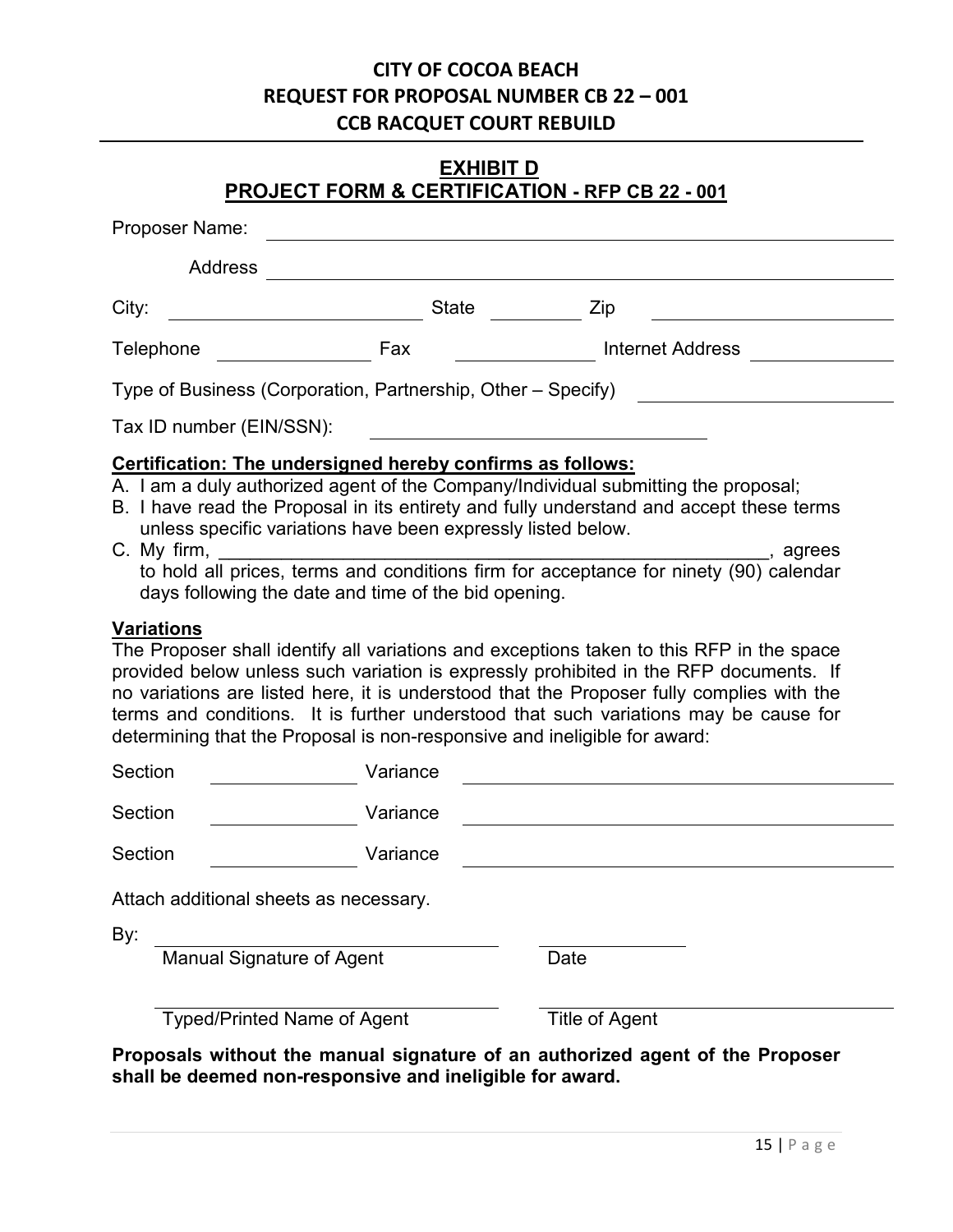### **EXHIBIT E**

### **CITY OF COCOA BEACH, FLORIDA**

### **STANDARD CONTRACT ADDENDUM**

**THIS STANDARD CONTRACT ADDENDUM** is made and entered into this day of \_\_\_\_\_\_\_\_\_\_\_\_\_\_\_\_\_, 20\_\_\_\_\_, by and between the CITY OF COCOA BEACH, a Florida municipality, hereinafter referred to as the "City", and \_\_\_\_\_\_\_\_\_\_\_\_\_\_\_\_\_\_\_\_\_\_\_\_\_\_\_\_\_\_\_\_\_\_\_\_\_\_\_\_\_\_, hereinafter referred to as "Contractor", concerning that certain agreement entitled \_\_\_\_\_\_\_\_\_\_\_\_\_\_\_\_\_\_\_\_\_\_\_\_\_\_\_\_\_\_\_\_\_\_\_\_\_\_\_\_\_, dated  $($ "Agreement").

### **WITNESSETH:**

**WHEREAS,** Section 119.0701, Fla. Stat., requires that certain public agency contracts must include certain statutorily required provisions concerning the contractor's compliance for Florida's Public Records Act; and

**WHEREAS,** Section 768.28, Fla. Stat., sets forth certain mandatory limitations on indemnification and liability for Florida public agencies; and

**WHEREAS,** Florida law requires that public agency contracts be subject to nonappropriation and thereby contingent upon appropriation during the public agency's statutorily mandated annual budget approval process.

**NOW, THEREFORE,** in consideration of the covenants set forth herein, the parties agree to this addendum as follows:

**1. Amendment.** This Addendum hereby amends and supplements the terms of the Agreement. In the event of a conflict between the terms of the Agreement and terms of the Addendum, the terms of the Addendum shall prevail.

**2. Public Records Compliance.** Contractor agrees that, to the extent that it may "act on behalf" of the City within the meaning of Section 119.071(1)(a), Florida Statutes in providing its services under this Agreement, it shall:

- (a) Keep and maintain public records required by the public agency to perform the service.
- (b) Upon request from the public agency's custodian of public records, provide the public agency with a copy of the requested records or allow the records to be inspected or copied within a reasonable time at a cost that does not exceed the cost provided in this chapter or as otherwise provided by law.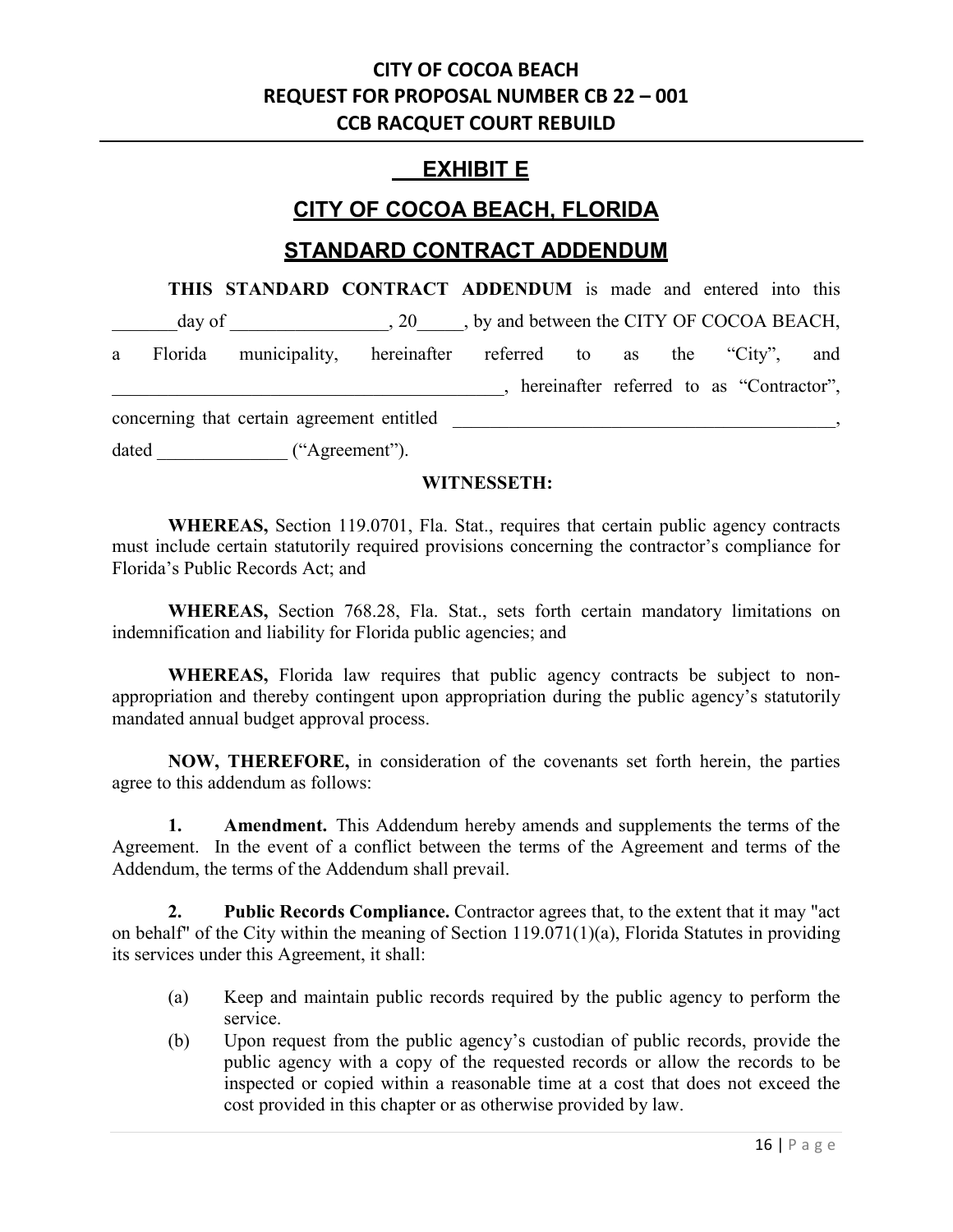- (c) Ensure that public records that are exempt or confidential and exempt from public records disclosure requirements are not disclosed except as authorized by law for the duration of the contract term and following completion of the contract if the contractor does not transfer the records to the public agency.
- (d) Upon completion of the contract, transfer, at no cost, to the public agency all public records in possession of the contractor or keep and maintain public records required by the public agency to perform the service. If the contractor transfers all public records to the public agency upon completion of the contract, the contractor shall destroy any duplicate public records that are exempt or confidential and exempt from public records disclosure requirements. If the contractor keeps and maintains public records upon completion of the contract, the contractor shall meet all applicable requirements for retaining public records. All records stored electronically must be provided to the public agency, upon request from the City's custodian of public records, in a format that is compatible with the information technology systems of the City.
- (e) Pursuant to Section 119.0701(2)(a), Fla. Stat., **IF THE CONTRACTOR HAS QUESTIONS REGARDING THE APPLICATION OF CHAPTER 119, FLORIDA STATUTES, TO THE CONTRACTOR'S DUTY TO PROVIDE PUBLIC RECORDS RELATING TO THIS CONTRACT, CONTACT THE CUSTODIAN OF PUBLIC RECORDS AT:**

**CITY HALL - FIRST FLOOR 2 S. ORLANDO AVE. P.O. BOX 322430 COCOA BEACH, FL 32932-2430. 321-868-3286, [CITYCLERK@CITYOFCOCOABEACH.COM](mailto:CITYCLERK@CITYOFCOCOABEACH.COM)**

**3. Public Records Compliance Indemnification.** Contractor agrees to indemnify and hold the City harmless against any and all claims, damage awards, and causes of action arising from the contractor's failure to comply with the public records disclosure requirements of Section 119.07(1), Florida Statutes, or by contractor's failure to maintain public records that are exempt or confidential and exempt from the public records disclosure requirements, including, but not limited to, any third party claims or awards for attorneys' fees and costs arising therefrom. Contractor authorizes the public agency to seek declaratory, injunctive, or other appropriate relief against Contractor in Brevard County Circuit Court on an expedited basis to enforce the requirements of this section.

**4. Compliance/Consistency with Section 768.28, Fla. Stat.** Any indemnification by City specified in the Agreement shall not be construed as a waiver of City's sovereign immunity, and shall be limited to such indemnification and liability limits consistent with the requirements of Section 768.28, Fla. Stat. and subject to the procedural requirements set forth